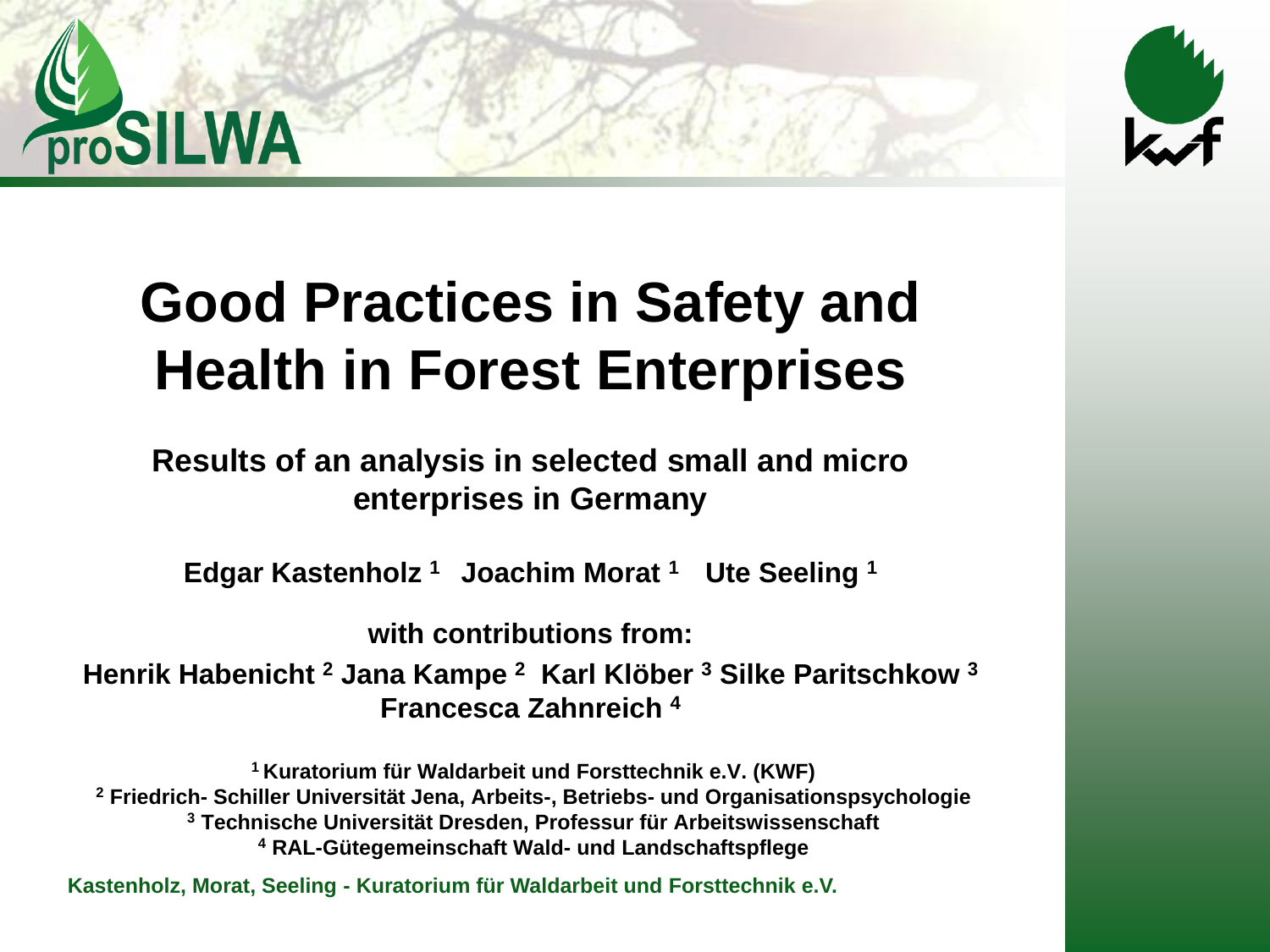

### **The Research Team**



**Kuratorium für Waldarbeit und Forsttechnik e.V. (KWF)**

**Friedrich-Schiller Universität Jena, Arbeits-, Betriebs- und Organisationspsychologie** 

**Technische Universität Dresden, Professur für Arbeitswissenschaft**

**Gütegemeinschaft Wald- und Landschaftspflege (GGWL e.V.)** 

#### **Forstunternehmen Reith**

GEFÖRDERT VOM

Bundesministerium für Bildung und Forschung











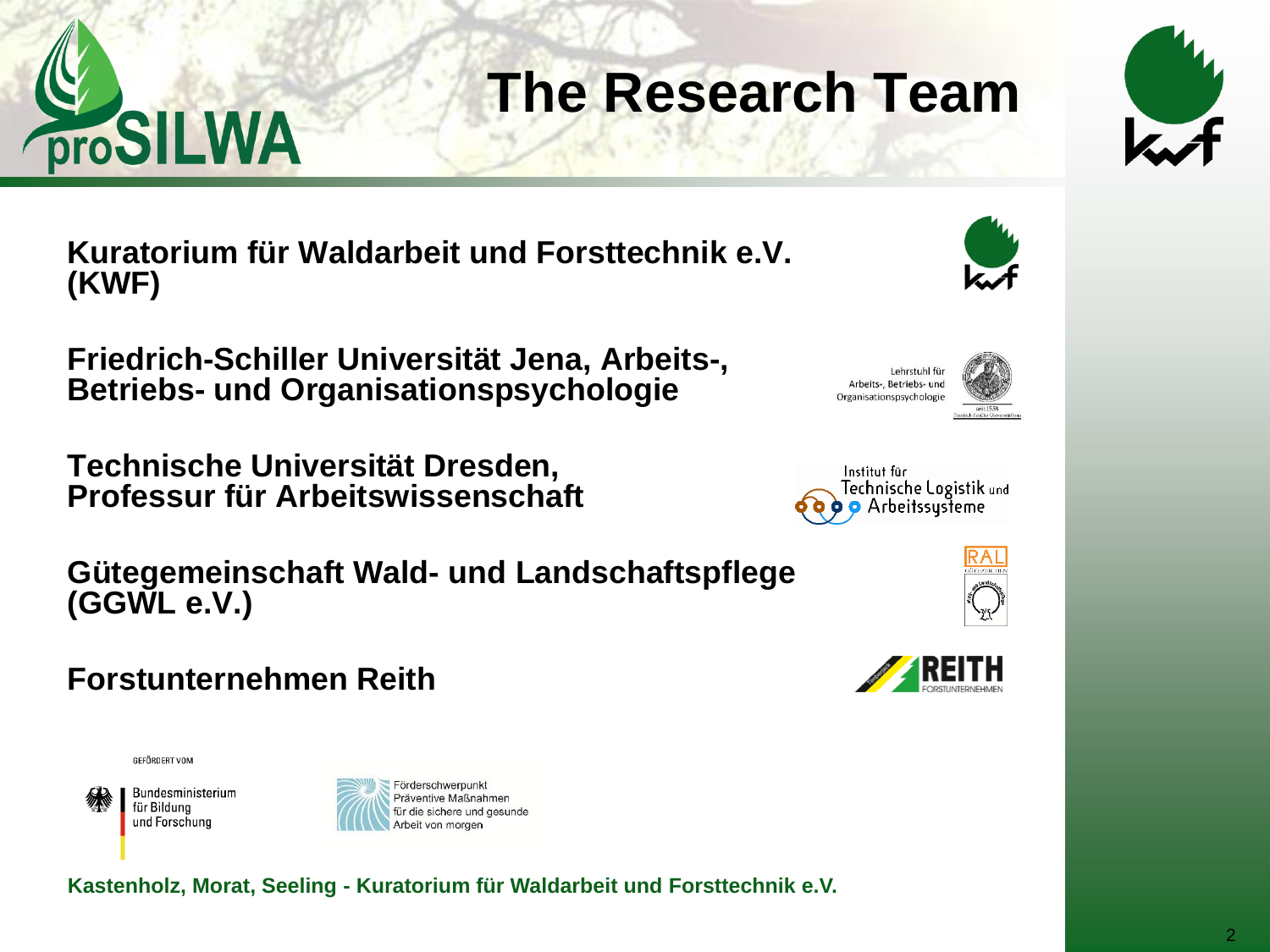

### **Introduction**



**Background**: Good practices in health and safety in forest operations are outlined in many codes, guides, regulations …



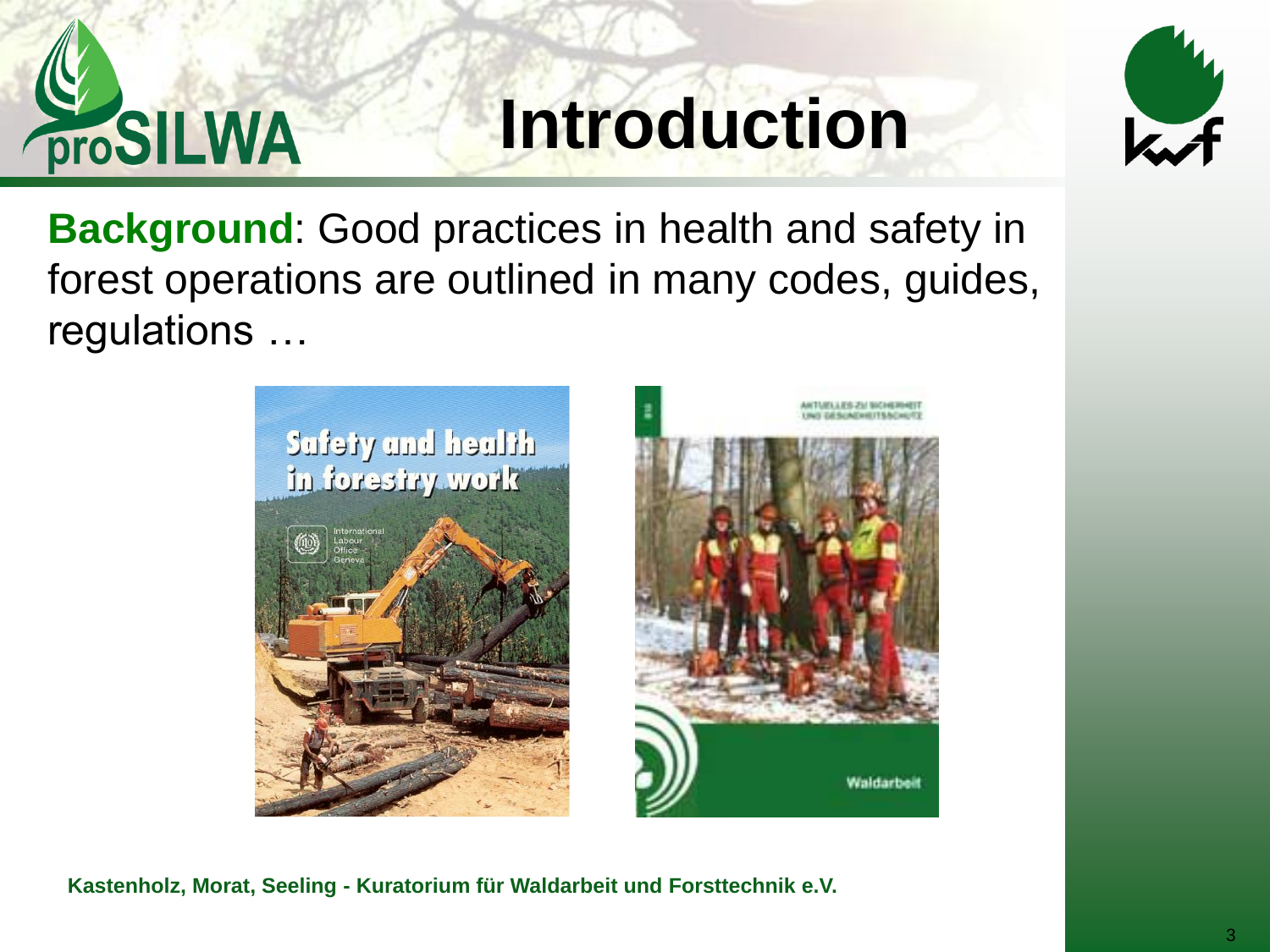

# **Introduction**



**Background**: Good practices in health and safety in forest operations are outlined in many codes, guides, regulations …

**Presumption**: Many forest enterprises apply good practices in safety and health, but there are also enormous deficits in many enterprises – the sector is very heterogenuous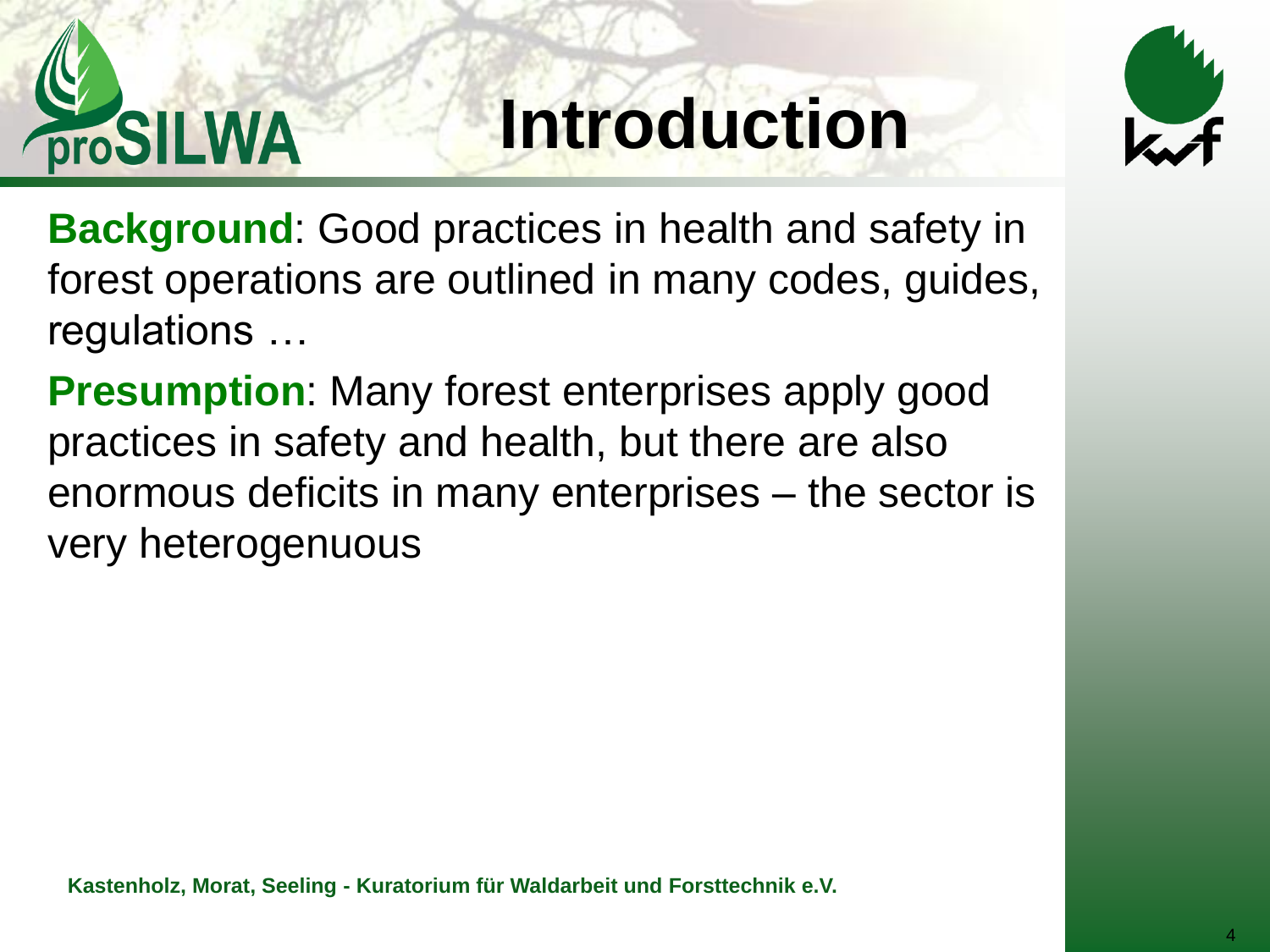

# **Introduction**



**Background**: Good practices in health and safety in forest operations are outlined in many codes, guides, regulations …

**Presumption**: Many forest enterprises apply good practices in safety and health, but there are also enormous deficits in many enterprises – the sector is very heterogenuous

**Target group:** Forest enterprises – mainly small and micro enterprises – are most vulnarable due to

- **their limited management and economic capacities**
- **their limited access to information and support**
- **continuing economic pressure**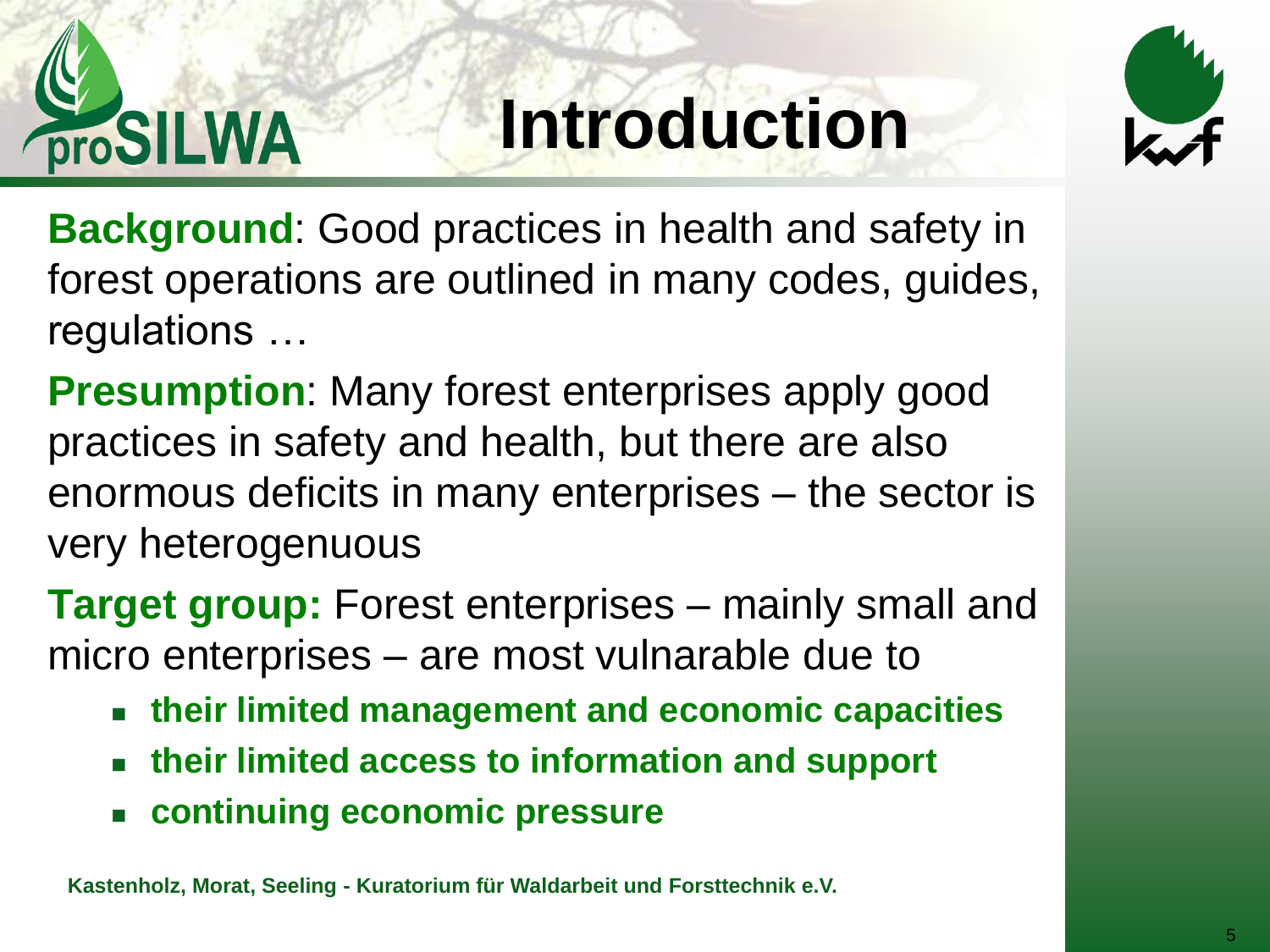

# **Objectives**



This presentation is based on interim results of the project **proSILWA** 

The first project phase:

To assess the actual situation in forest enterpises towards identifying connecting factors for effective prevention measures

The objective of the analysis leading to this presentation is to identify:

To which extend are **good practices** in safety and health applied in forest enterprises?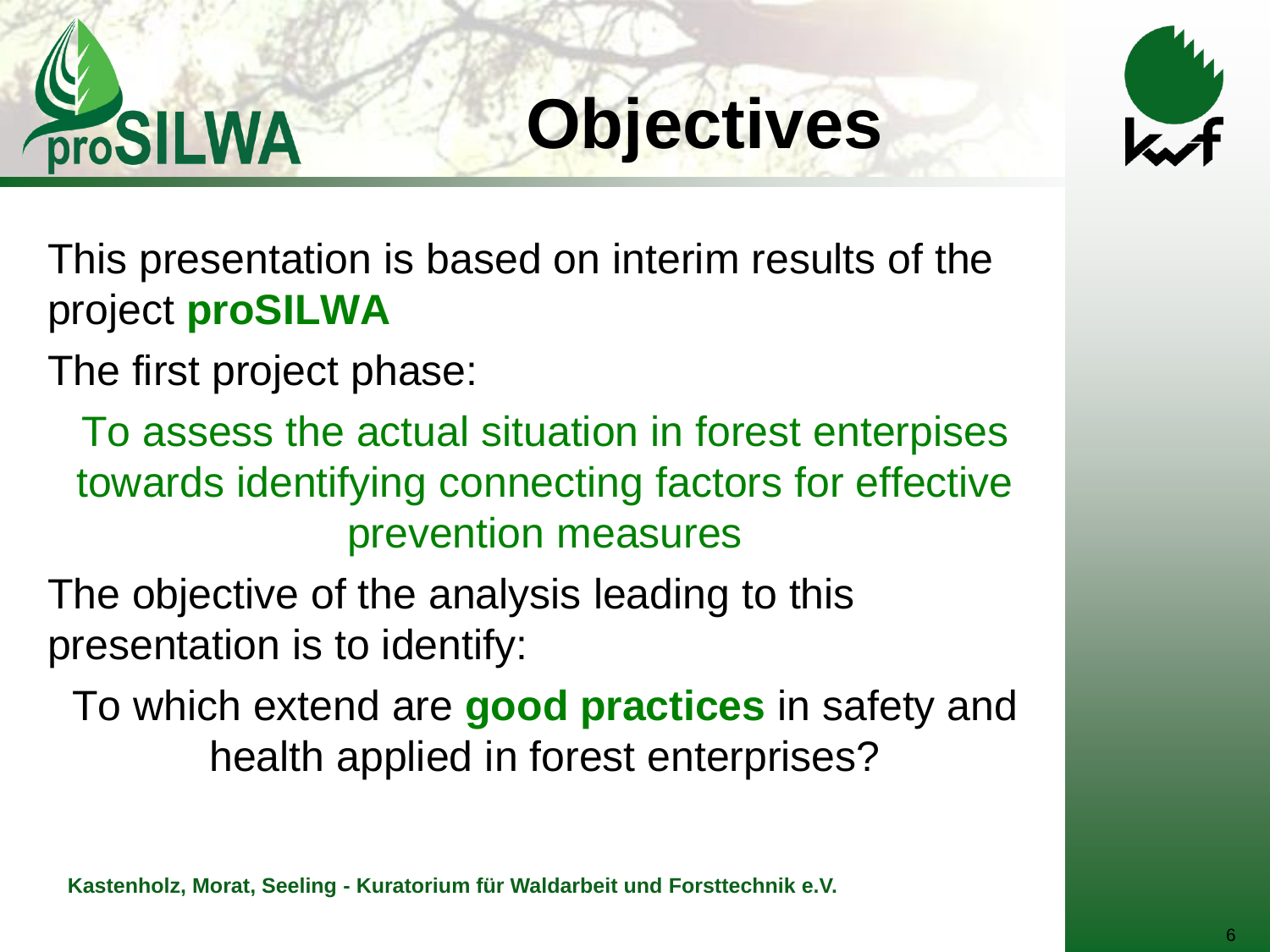

# **Empirical Basis**



Extensive interviews in 12 forest enterprises including entrepreneurs and workers

Partner enterprises were selected based on their willingness to

- **Partake in an extensiv assesment of the health and safety** situation in the enterprise
- Participate in testing different prevention measures
- Contribute to the evaluation of the effectiveness of prevention measures

The enterprises are exemplary for the diversity of the sector

- Size: from one-man companies to an enterprise with 30 workers
- Task areas: from motor-manual work to mechanised harvesting
- **Locations: scatterd all across Germany**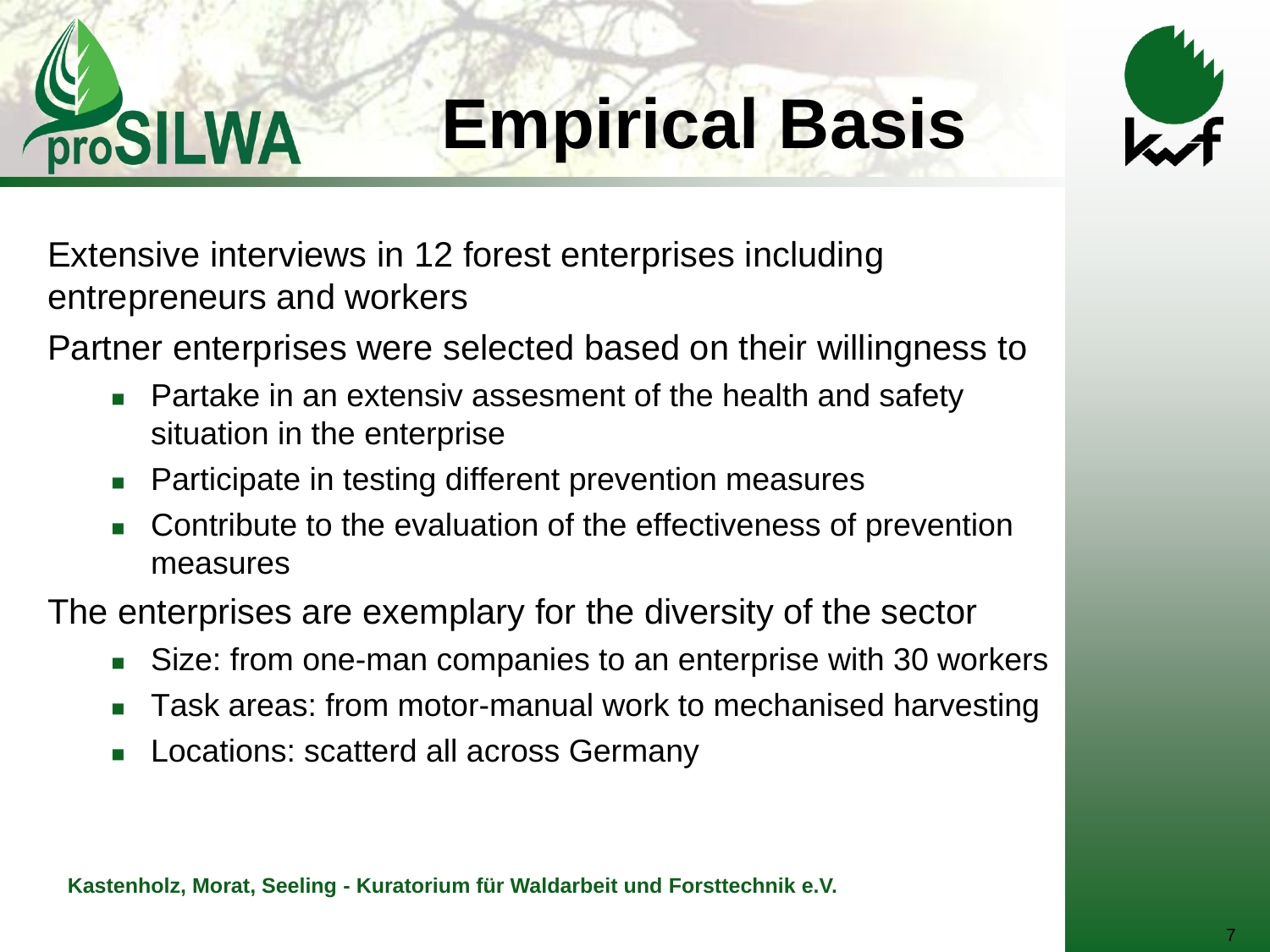



#### **Risk Awareness**

- Most workers and entrepreneurs are well aware of risk connected to their tasks.
- Risk assessment in a systematic way is rather rare
- Health risks of long machine working times are recognised but not seen as being severe
- Risk acceptance seems to be rather high among some workers, which leads to engagement in unsafe acts.
- Health promotion measures (e.g. sports and diet) could not be identified.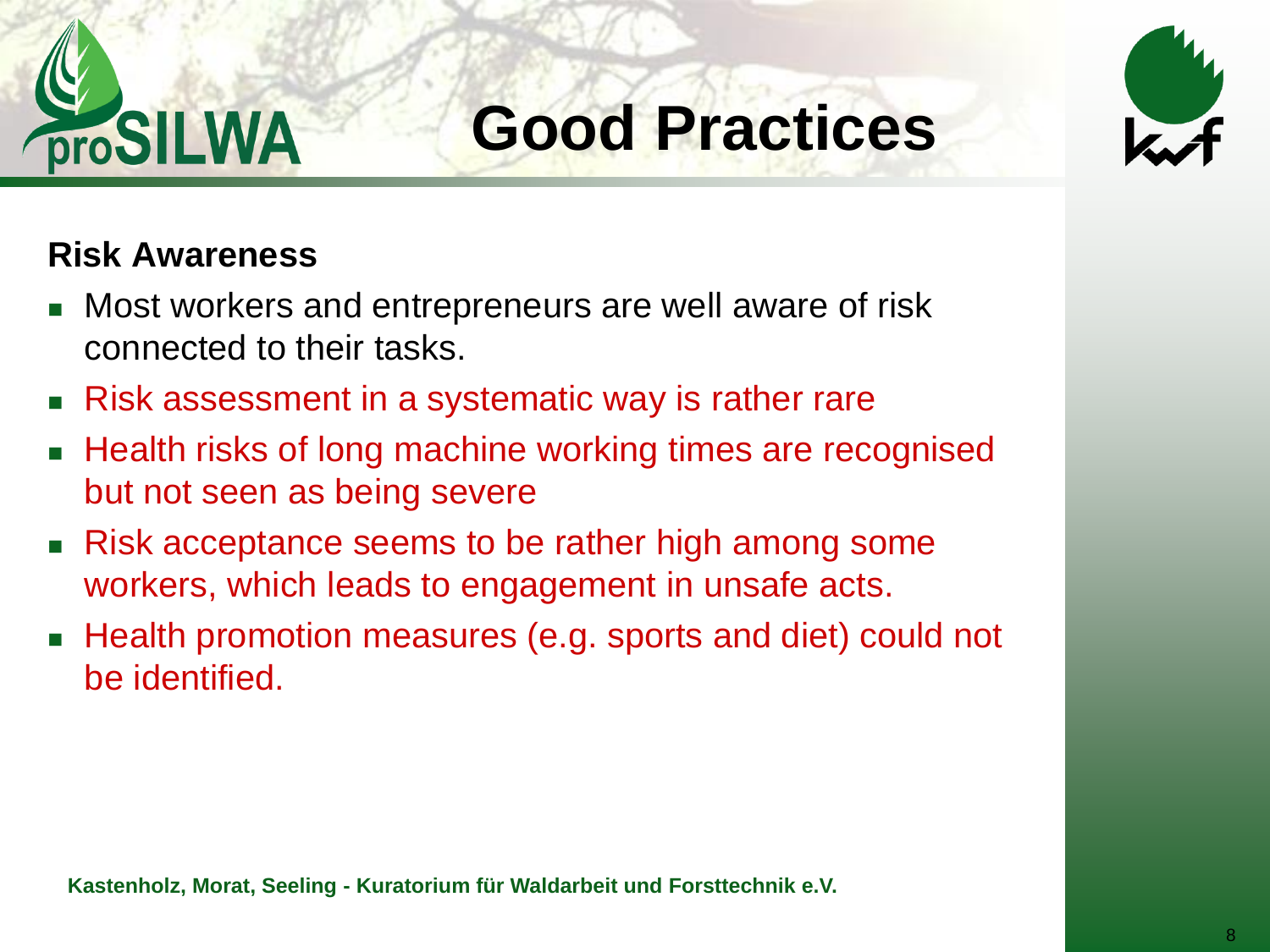



#### **Organisation of Safety and Health**

- Safety organisation at work-sites is in place mostly in an informal way.
- Systematic safety and health management is not applied in our partner enterprises.
- Mandatory safety and health service (only for enterprises with employees) is used – mostly to the extend to fulfil legal requirements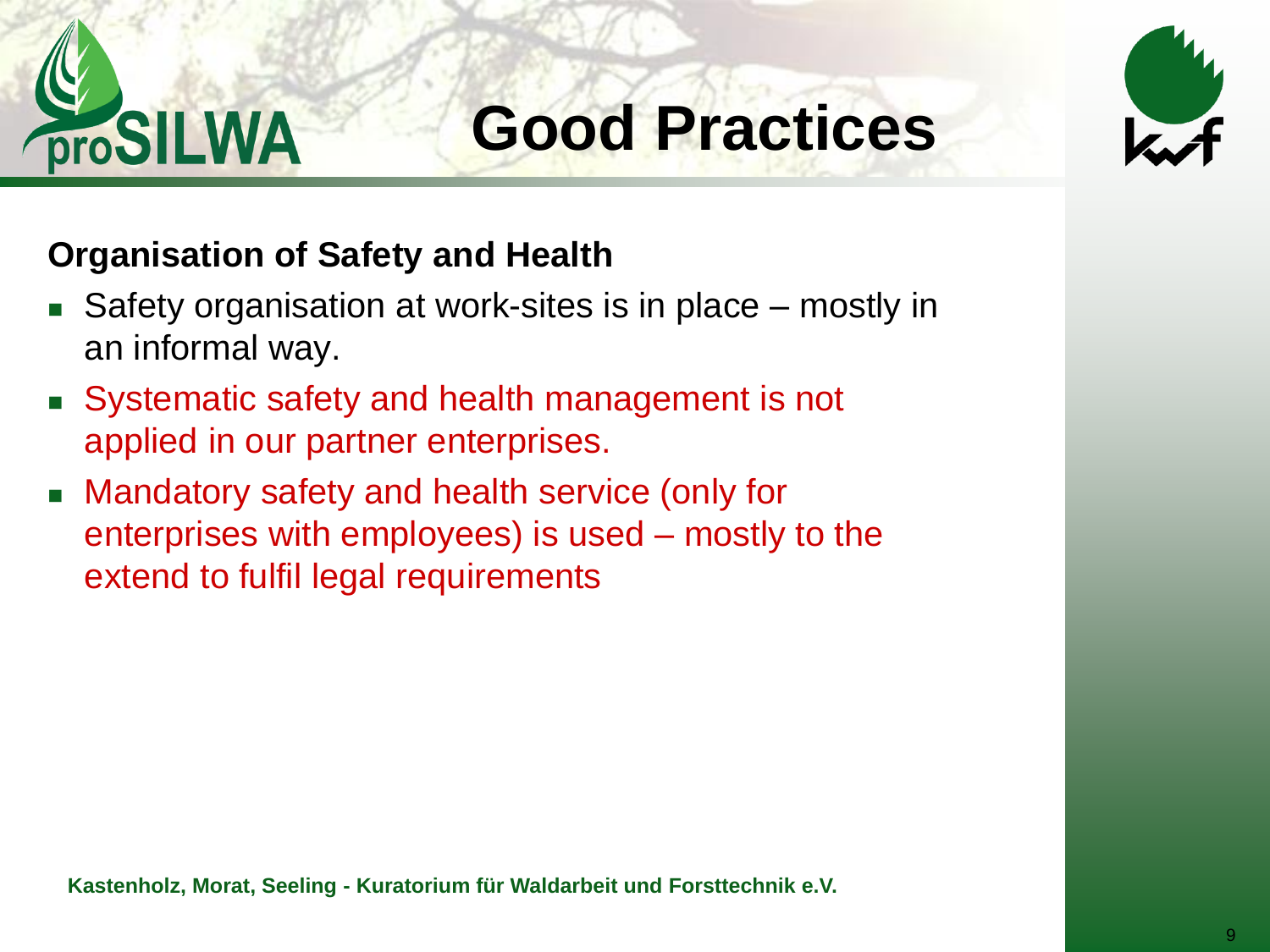



#### **Competences**

- **Nost workers and entrepreneurs are appropriately** trained for their tasks.
- **Number 6 Soluts** deficits occur, there is mostly a willingness to provide training.
- **EXAM** Management skills, particularly regarding safety and health generally are rather poor.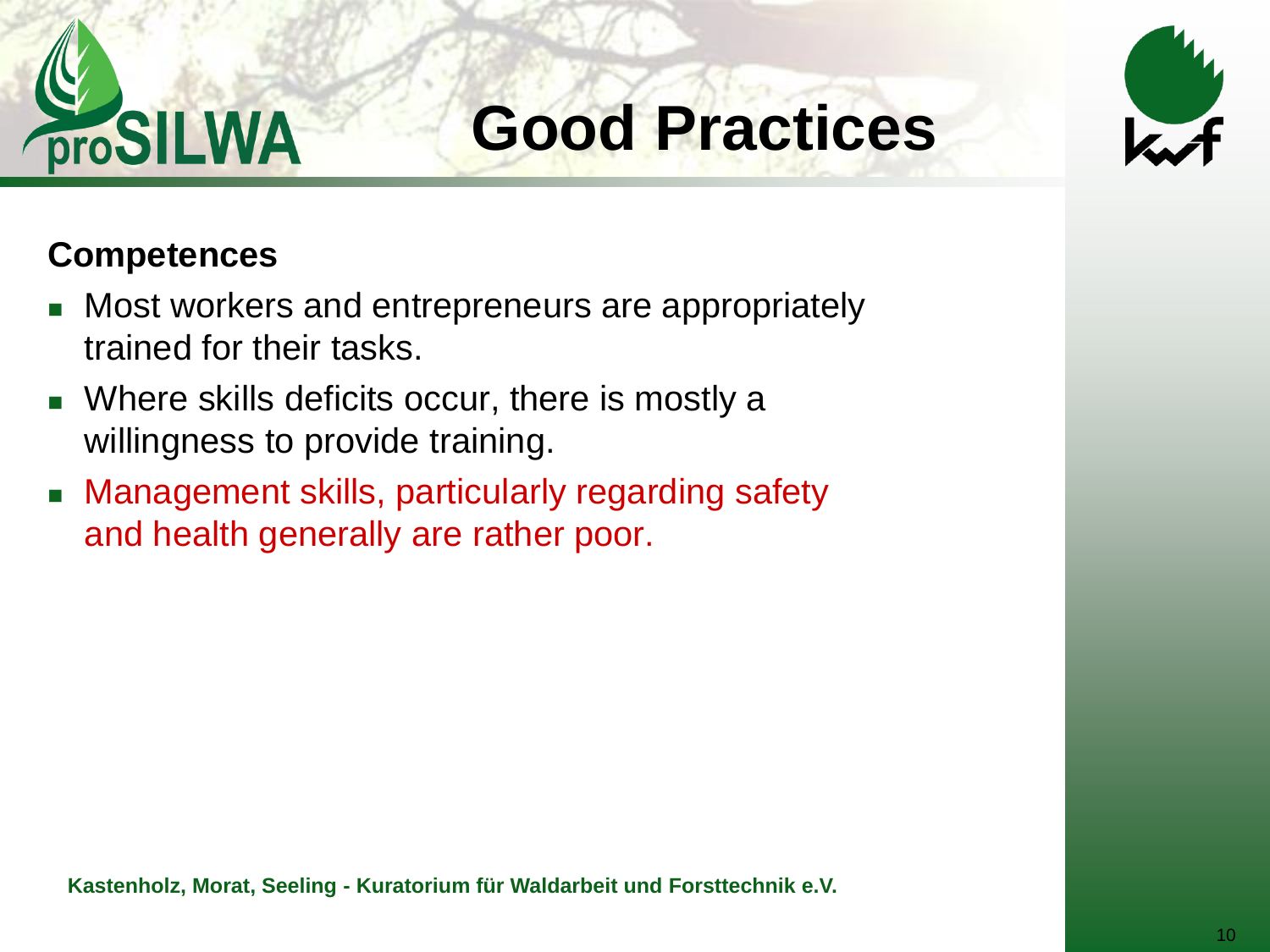



#### **Technique**

- State of the arts technology is commonly used
- Workers are quipped with effective and up to date PPE
- Felling is often supported by cable and winch systems
- Radio communication (helmet with radio) can be found in some enterprises

Technology – also with attention for safety and health seems to be the strength of German entrepreneurs.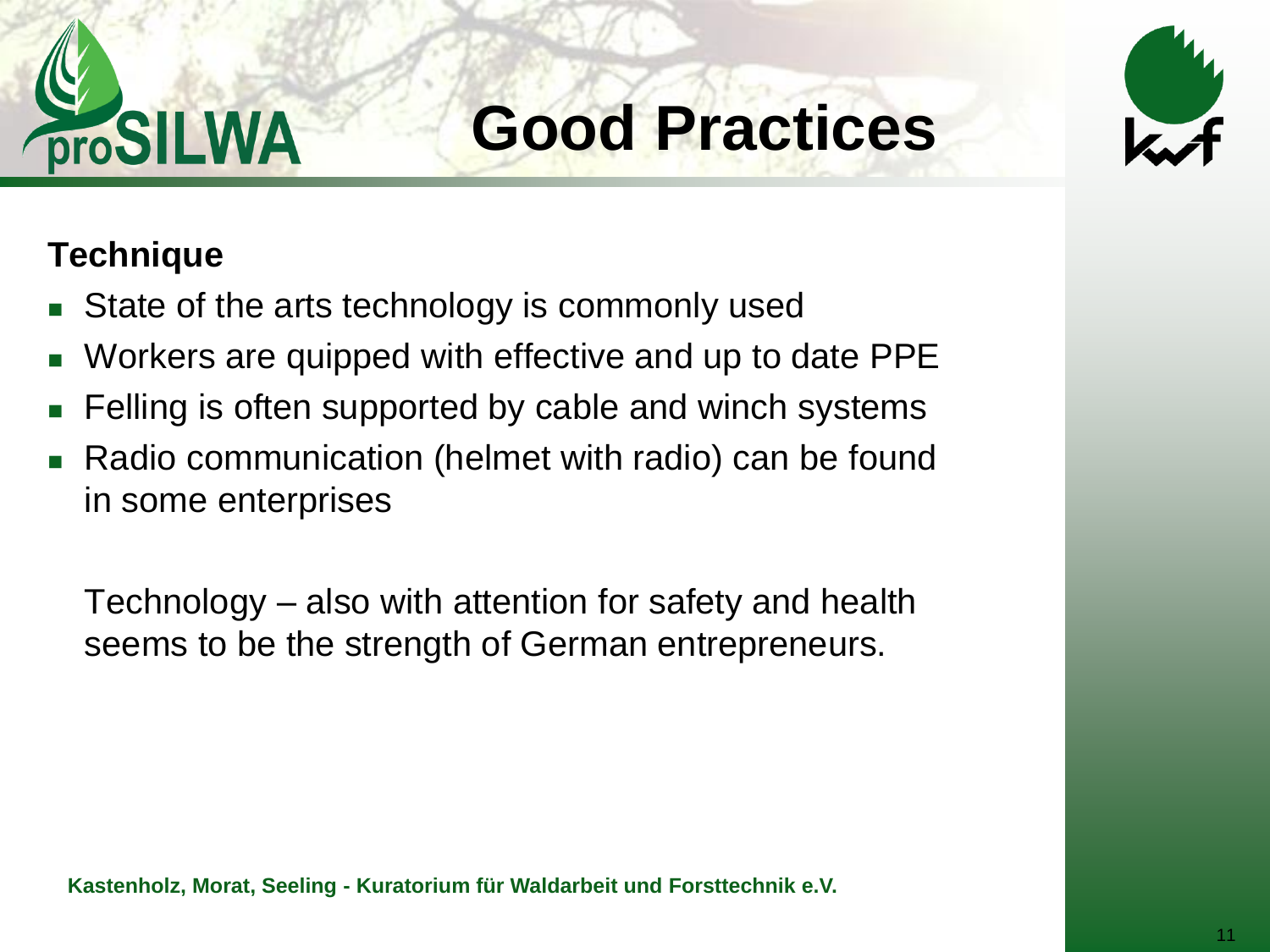



#### **Communication**

- **Communication within the enterprises is rather good,** often in a friendly manner.
- **EXECLE** Clear and structured communication protocols are rather rare.
- **Entrepreneurs underline that communication about** risks and information about risks in particular contracted tasks has enormous deficits.

**Communication – particularly between forest owner representatives and entrepreneurs is a weakness.**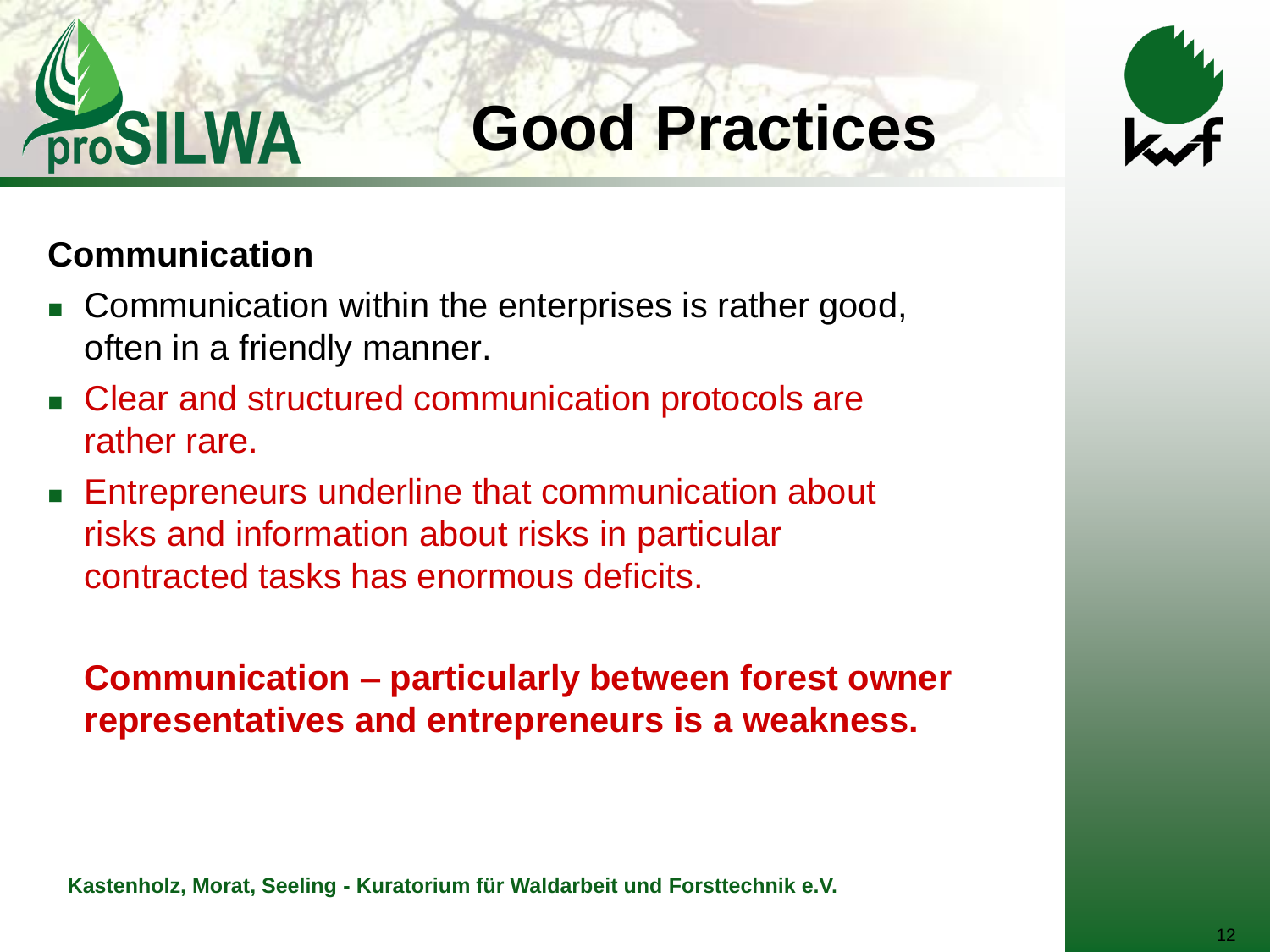

# **Conlusions**



Interviews in selected forest enterprises have shown:

 In the actual study no outstanding case of good practice could be identified. Where good practice occurs, enterprises carry out their operations according to state of the arts standards.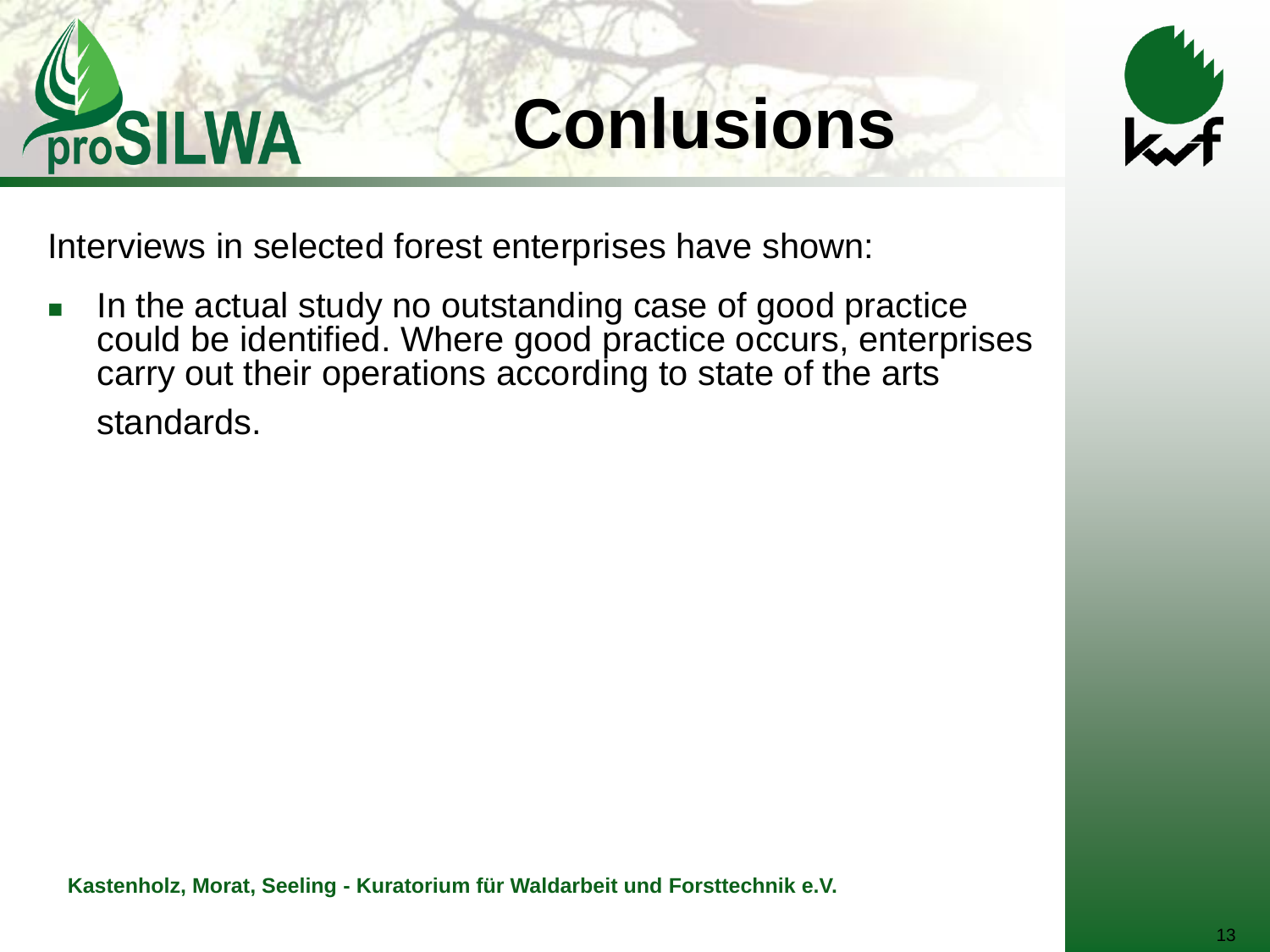

# **Conlusions**



Interviews in selected forest enterprises have shown:

- In the actual study no outstanding case of good practice could be identified. Where good practice occurs, enterprises carry out their operations according to state of the arts standards.
- The most critical dimension and hence the most important connecting factor for improving safety and health is **communication and cooperation.** This accounts both for communication within enterprises and between entrepreneurs and the contracting forest owners.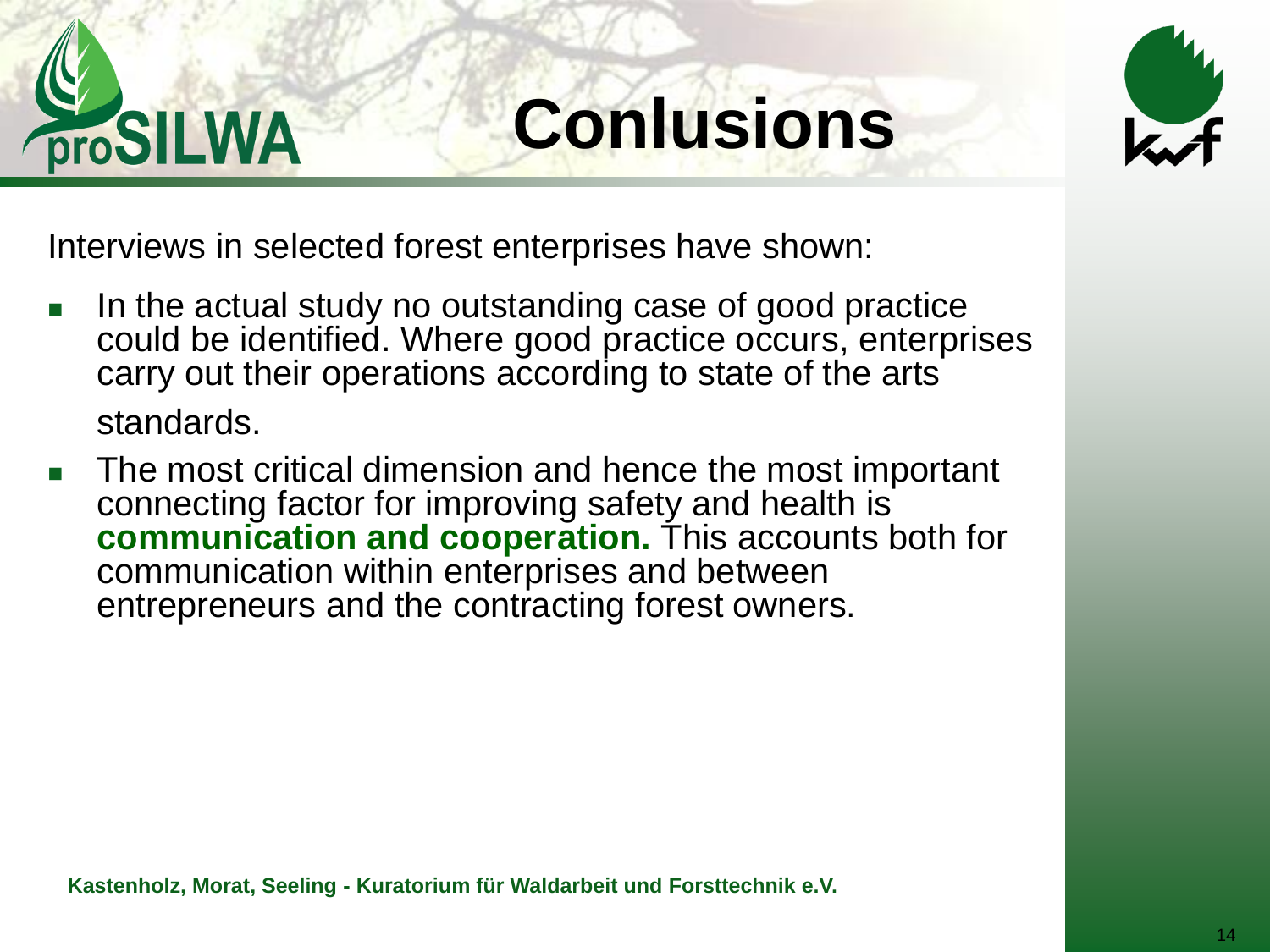

# **Conlusions**



Interviews in selected forest enterprises have shown:

- In the actual study no outstanding case of good practice could be identified. Where good practice occurs, enterprises carry out their operations according to state of the arts standards.
- The most critical dimension and hence the most important connecting factor for improving safety and health is **communication and cooperation.** This accounts both for communication within enterprises and between entrepreneurs and the contracting forest owners.
- One of the major deficiencies in enterprises, but also in safety and health research and prevention activities in general, still is that the focus tends to be narrowed to accidents and accident prevention. **Health protection and furthermore health promotion still lacks attention and action**.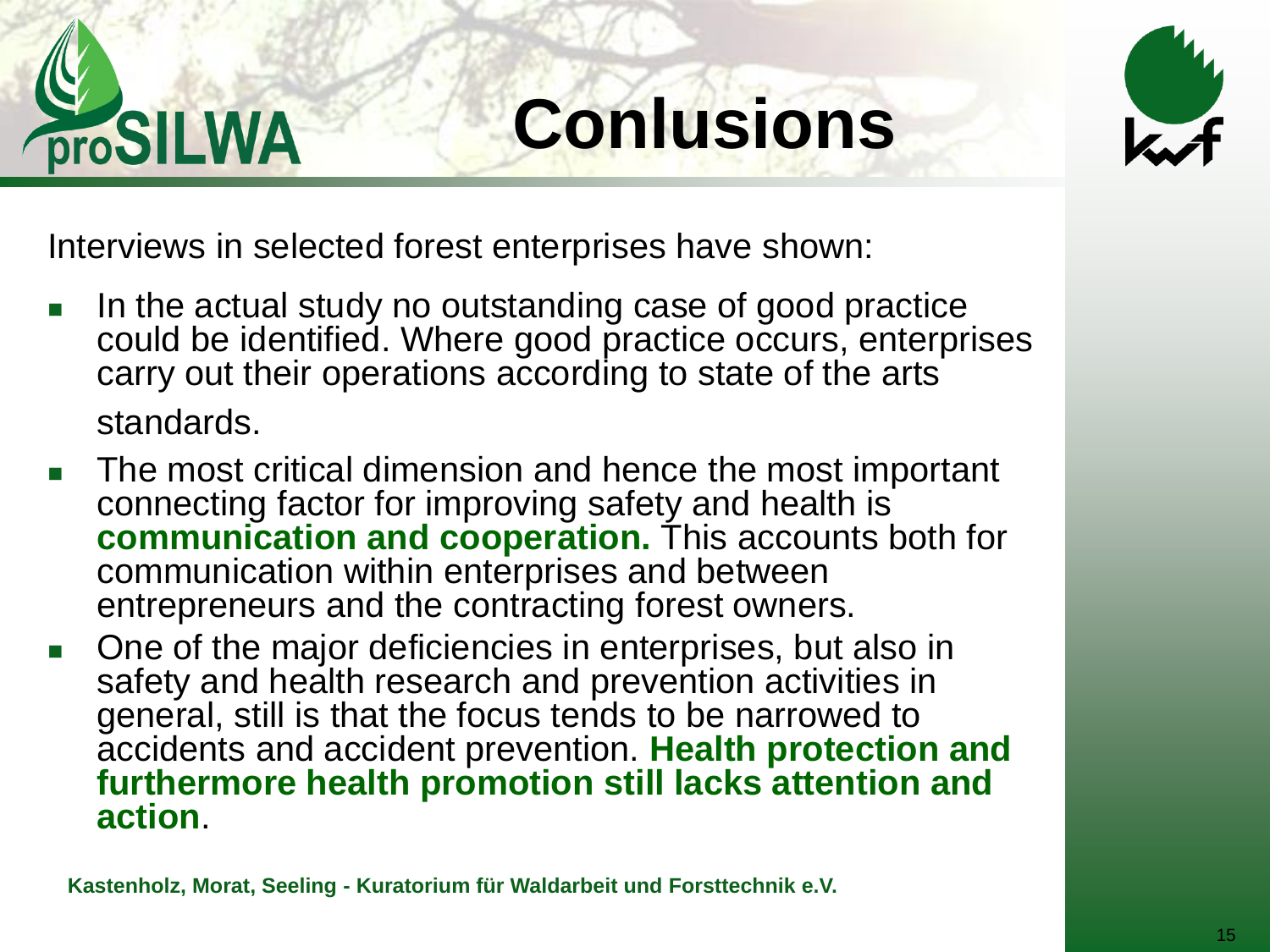

# **Conclusions**



**Prevention measures which shall be effective and durable have to**

- **Be individualised to the enterprises´ situation**
- **Meet actual needs**
- **Fit to an enterprise´s strengths and deficits**
- **Build on good practice which is already in place.**
- **Have a convincing cost-benefit-ratio.**

**The next step in the project proSILWA will be to test and evaluate such tailor-made prevention measures together with the 12 partner enterprises.**